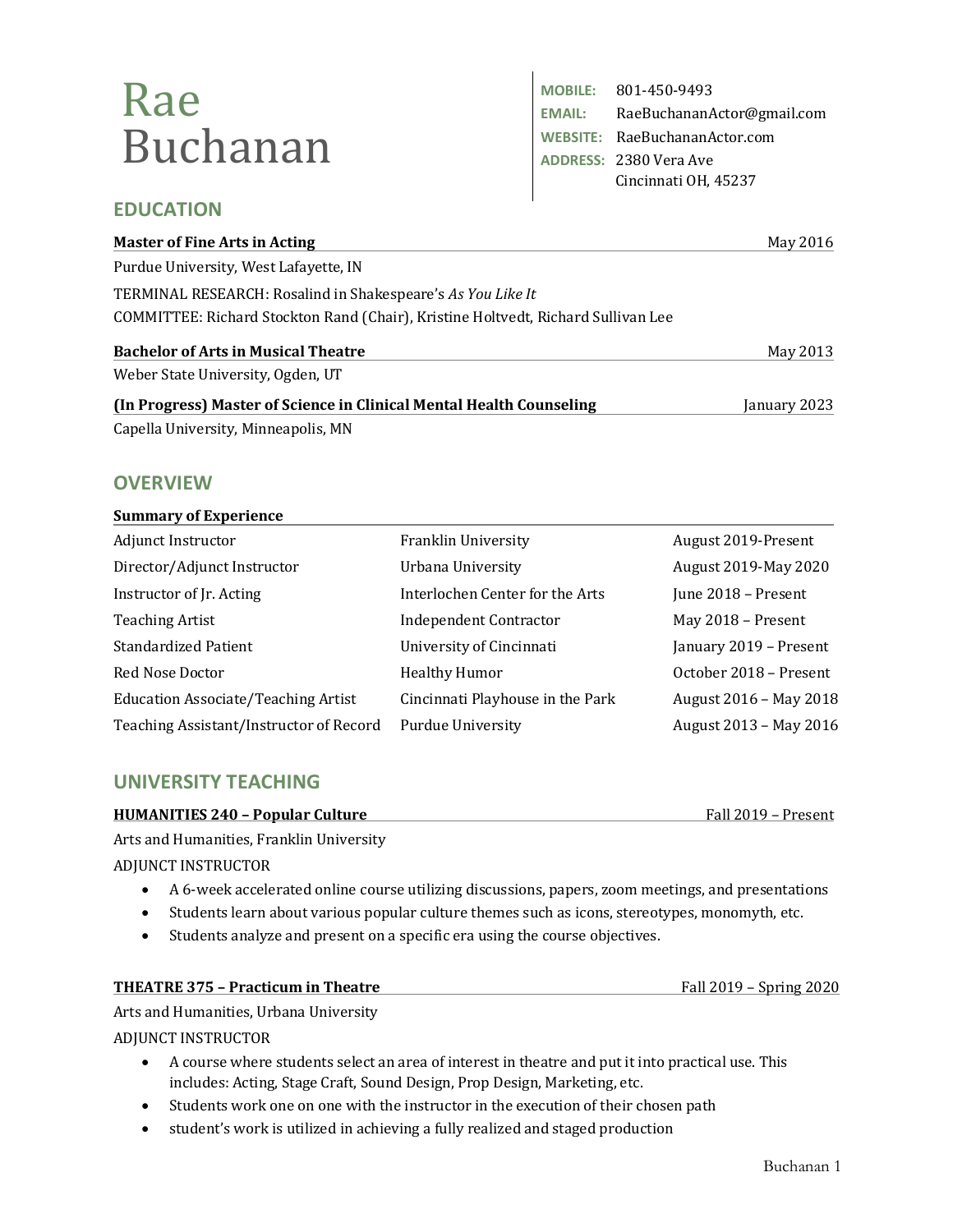College of Liberal Arts, Purdue University

INSTRUCTOR OF RECORD

- A course for Theatre majors designed to physically and vocally prepare students for interpreting roles on stage. Encourages abstract thinking and interpretation.
- Fosters a strong foundation for student's vocal/physical health as an artist.
- Viewpoints, Laban, Animal Characterization, and Musical Theatre Dance Techniques.

| THEATRE 13300 – Survey of Acting | Fall 2013 - Spring 2016 |
|----------------------------------|-------------------------|
|                                  |                         |

College of Liberal Arts, Purdue University

INSTRUCTOR OF RECORD

- **•** A course for non-theatre majors designed to introduce beginning acting approaches
- Work with students in both a lecture and a studio setting
- **•** Implement theatre games and warm ups to boost physical awareness and expression
- Use of script analysis, given circumstances, and character analysis

| College of Liberal Arts, Purdue University |  |
|--------------------------------------------|--|

TEACHING ASSISTANT

- An introductory course on the background of theatre (process and history)
- Lecture style teaching for groups of 50-150 students
- Features standard lecture techniques (PowerPoint and multi-media) to introduce topics in conjunction with a recitation period which breaks down concepts into hands-on explorations

College of Liberal Arts, Purdue University

INSTRUCTOR OF RECORD

- A course for Theatre majors designed to introduce vocal techniques for the stage.
- **•** Encourages students to expand vocal range while exploring their own unique voice.
- Exploration of tempo, rhythm, articulation, pronunciation, pitch, volume, quality, word choice, and nonverbal (the Nine Ingredients).

### **MUSIC 25000 – Music Appreciation Spring 2014** Spring 2014

College of Liberal Arts, Purdue University

### TEACHING ASSISTANT

- **•** An introductory course to the background of music.
- Created and proctored exams.
- Liaison between students and Instructor of Record.

Spring 2014

**THEATRE 20100 - Theatre Appreciation** Spring 2015 - Fall 2015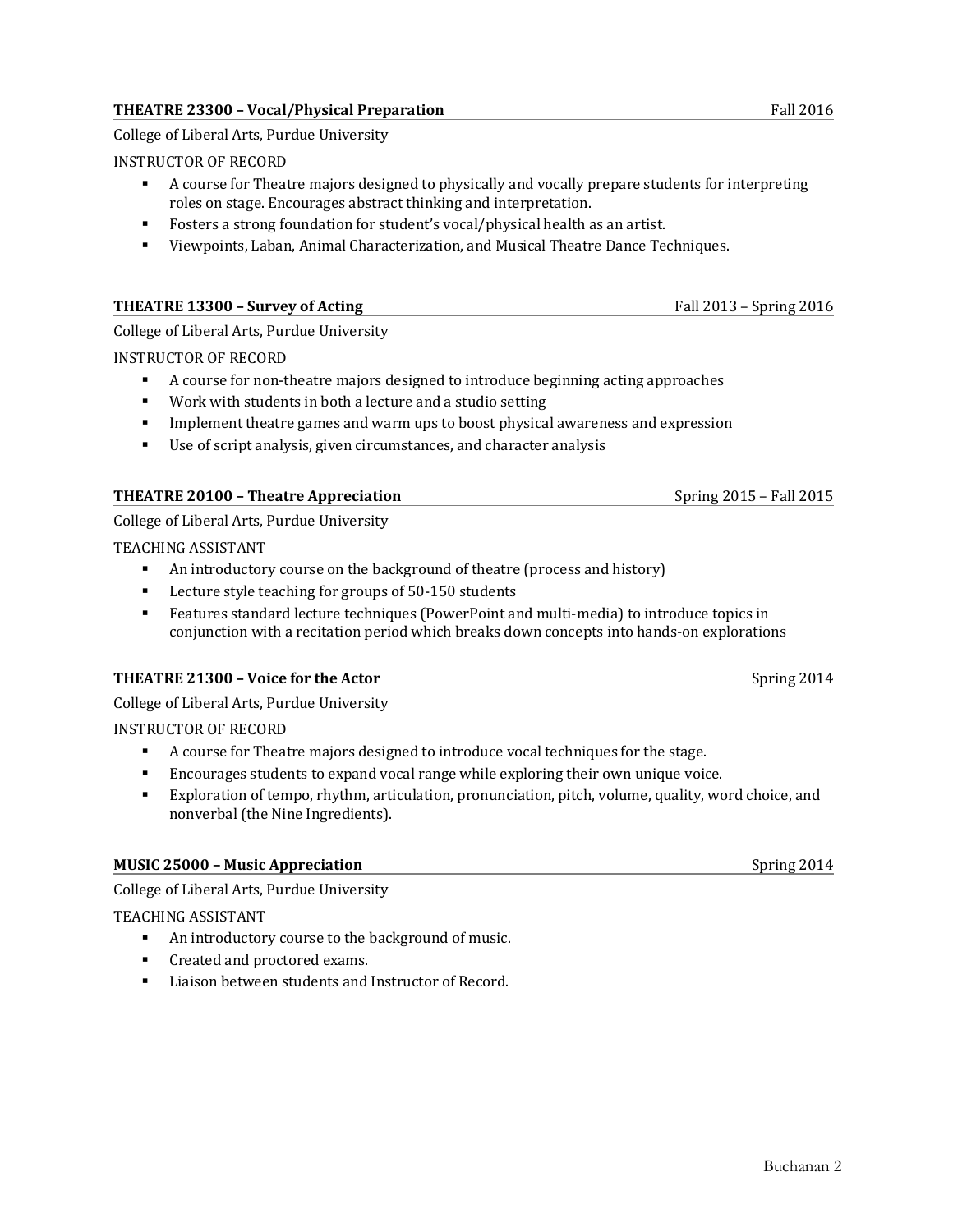# **PROFESSIONAL SERVICE**

# **Interlochen Center for the Arts**  $\sim$  Summers, 2018-Present

Summer Camp, Interlochen, MI

INSTRUCTOR OF JUNIOR & INTERMEDIATE ACTING

- **•** Teaching theatre technique to  $3^{rd}$ -8th grade summer camp students.
- Develop curriculum for both theatre majors and non-majors.
- Provide production support, including voice, movement, and character development work.

# **University of Cincinnati** September 2016 – January 2017/January 2019-Present

# Cincinnati, OH

STANDARDIZED PATIENT

- Recreate medical cases to aid medical students in learning patient care
- Proctor exams for medical students
- Evaluate students and provide written and oral feedback for patient care

**Healthy Humor Community Community Community Community Community Community Community Community Community Community Community Community Community Community Community Community Community Community Community Community Commu** 

Cincinnati Children's Hospital, Cincinnati, OH RED NOSE DOC (HEALTHCARE CLOWN)

- Using clown and improvisation skills to bring joy to the families at Cincinnati Children's.
- Adhering to strict protocol preventing the spread of disease and awareness.
- **•** Maintaining quality performance and sensitivity of the audience (patients and families).

**Teaching Artist August 2016 – Present** 

Cincinnati, OH

KNOW THEATRE of CINCINNATI

■ Bystander Training Instructor. Inter active training to educate on what do when encountering a bullying scenario. Acting out scenes, presenting power point information in an engaging manner.

MADCAP EDUCATION CENTER

• Developing and executing curriculum designed to introduce homeschool groups to the collaborative art of theatre.

CINCINNATI SHAKESPEARE COMPANY

Project 38 Teaching Artist working with Greater Cincinnati schools to interpret, produce, and perform projects inspired by one of Shakespeare's 38 works.

INDEPENDENT WORKSHOPS

• Self-produced workshops at schools, for production support, or individual work.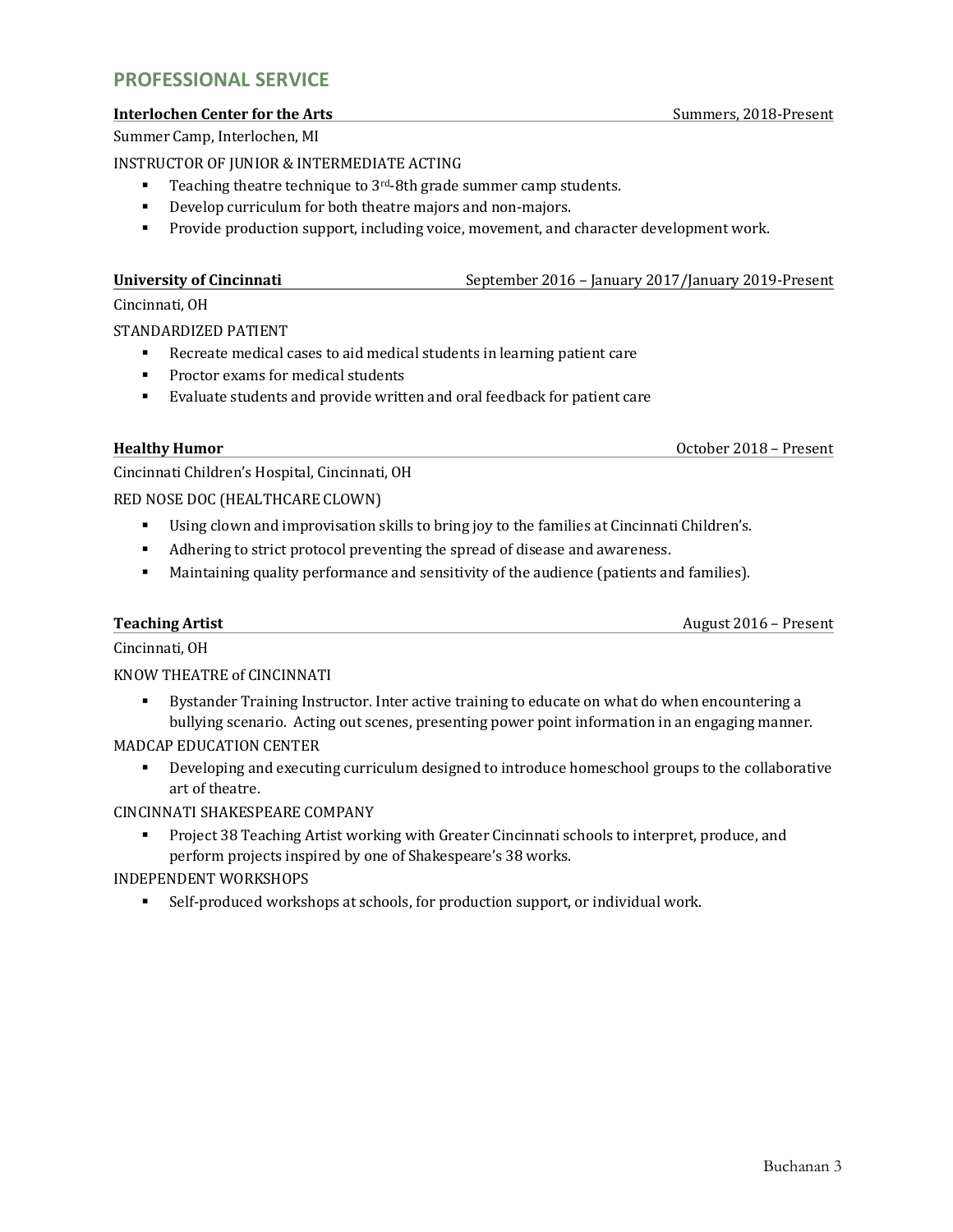#### **Cincinnati Playhouse in the Park** August 2016 – May 2018

Cincinnati Playhouse in the Park, Cincinnati, OH

#### EDUCATION ASSOCIATE AND TEACHING ARTIST

- Manager of Workshop Program Responsible for creating and managing workshop outreach programs to local schools and corporations. Including the development of new programing, such as an ELL outreach program. Workshops focus on using theatre to enhance core subjects such as history, literature, comprehension, and public speaking. Corporate workshops focus on teambuilding, skill building, and interpersonal skills.
- Manager of Classes Program Responsible for creating and running classes with a focus on social and artistic development through theatre games, improvisation, and creative dramatics.
- Summer Camp Instructor and Developer Responsible for creating curriculum, maintaining artistic standards, directing scenes, instructor for acting, movement, improvisation.
- Administrative and management responsibilities, including training teaching artists.
- Experience teaching Pre-K to adults in programs including: workshops, classes, summer camp, PEP, corporate, Class Act.

**Guest Teacher August 2018 – June 2019** 

Greater Cincinnati Consortium of Schools, Cincinnati, OH

#### SUBSTITUTE INSTRUCTOR

- Managing the classroom as a productive learning environment
- Providing instruction as assigned by regular teacher and/or covering as necessary
- Reporting to the principal or designee at the location

#### **Educational Testing Service Contract Contract Contract Contract Contract Contract Contract October 2016.** – January 2017

Cincinnati, OH

**SAT RATER** 

- Evaluate SAT essays based on a consistent, verified method.
- **•** Navigate an online grading system to grade essays, communicate with team members, and create a work schedule.
- Provide clear and accurate feedback on essays

#### **Prometric Testing Center** May 2014 – August 2014

Lafayette, IN

TEST PROCTOR

- Administer exams to a variety of individuals, including: GRE Applicants, Doctoral Candidates, Praxis, International, Special Needs students.
- Maintain a safe, honest, controlled testing environment
- Check in/out examinees, administer safety checks.

#### **Arts in the Parks** May 2012

Weber State University, Ogden, UT

THEATRE ARTS INSTRUCTOR

- **•** A summer program touring parks and engaging children though theatre, music, art, and dance.
- Run theatre program. Planning/executing puppetry crafts and creation of short plays
- Maintain a welcoming and safe environment for children (ages 2-14) to explore art.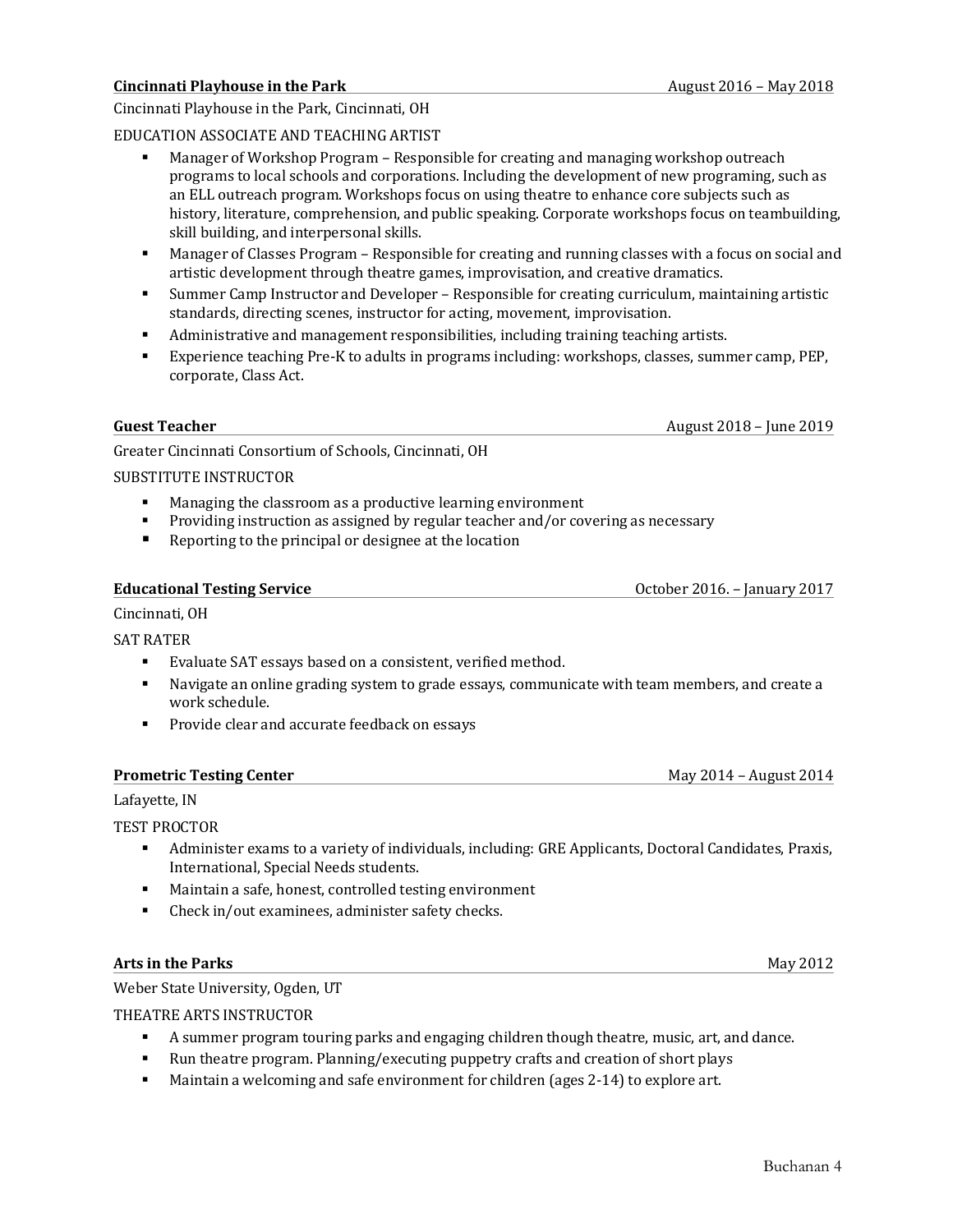# **RELATED EXPERIENCE**

| Playwright Consultant, "Spoon River: Requiem"                          | May 2021                 |
|------------------------------------------------------------------------|--------------------------|
| Mount St. Joseph University, Cincinnati OH                             |                          |
| <b>Healthy Humor Sketch Writer/Actor</b>                               | September 2020 - Present |
| Virtual Programming, Healthy Humor, NYC New York                       |                          |
| <b>Production Consultant, Web Series "Empty Space"</b>                 | August-October 2020      |
| Mount St. Joseph University, Cincinnati OH                             |                          |
| <b>Director, Across the Lake</b>                                       | March 2020               |
| Urbana University, Urbana OH                                           |                          |
| Director, "Writing in Motion"                                          | <b>March 2020</b>        |
| Sands Montessori, Cincinnati, OH                                       |                          |
| Director, Theatre Residency & Winter Assembly                          | December 2019            |
| Springer School, Cincinnati OH                                         |                          |
| <b>Director, Magic for Beginners</b>                                   | November 2019            |
| Urbana University, Urbana, OH                                          |                          |
| Director, "Writing in Motion"                                          | <b>March 2019</b>        |
| Sands Montessori, Cincinnati, OH                                       |                          |
| Workshop, A Midsummer Night's Dream                                    | January 2019             |
| Richmond Friend's School, Richmond, IN                                 |                          |
| Acting and Movement Consultant, Failure: A Love Story                  | October 2018             |
| Urbana University, Urbana, OH                                          |                          |
| <b>Guest Speaker "Women in Theatre"</b>                                | <b>July 2018</b>         |
| Interlochen Center for the Arts, Interlochen, MI                       |                          |
| Director, "Writing in Motion"                                          | March 2018               |
| Sands Montessori, Cincinnati, OH                                       |                          |
| <b>Guest Instructor, EdTA Conference</b>                               | September 2017           |
| Nashville, TN "Get to the CORE!: Teaching common core through theatre" |                          |
| Director, Sleeping Beauty Jr.                                          | June 2017                |
| Cincinnati Playhouse in the Park, Cincinnati, OH                       |                          |
| Director, "Writing in Motion"                                          | March 2017               |
| Sands Montessori, Cincinnati, OH                                       |                          |
| Dance Captain, As You Like It                                          | October-November 2016    |
| Purdue University, West Lafayette, IN                                  |                          |

# **EVIDENCE OF PROFESSIONAL WORK**

RaeBuchananActor.com

# **HONORS AND AWARDS**

| <b>High Honor Roll</b>                | 2013-2016 |
|---------------------------------------|-----------|
| Purdue University, West Lafayette, IN |           |
| Magna Cum Laude                       | 2013      |